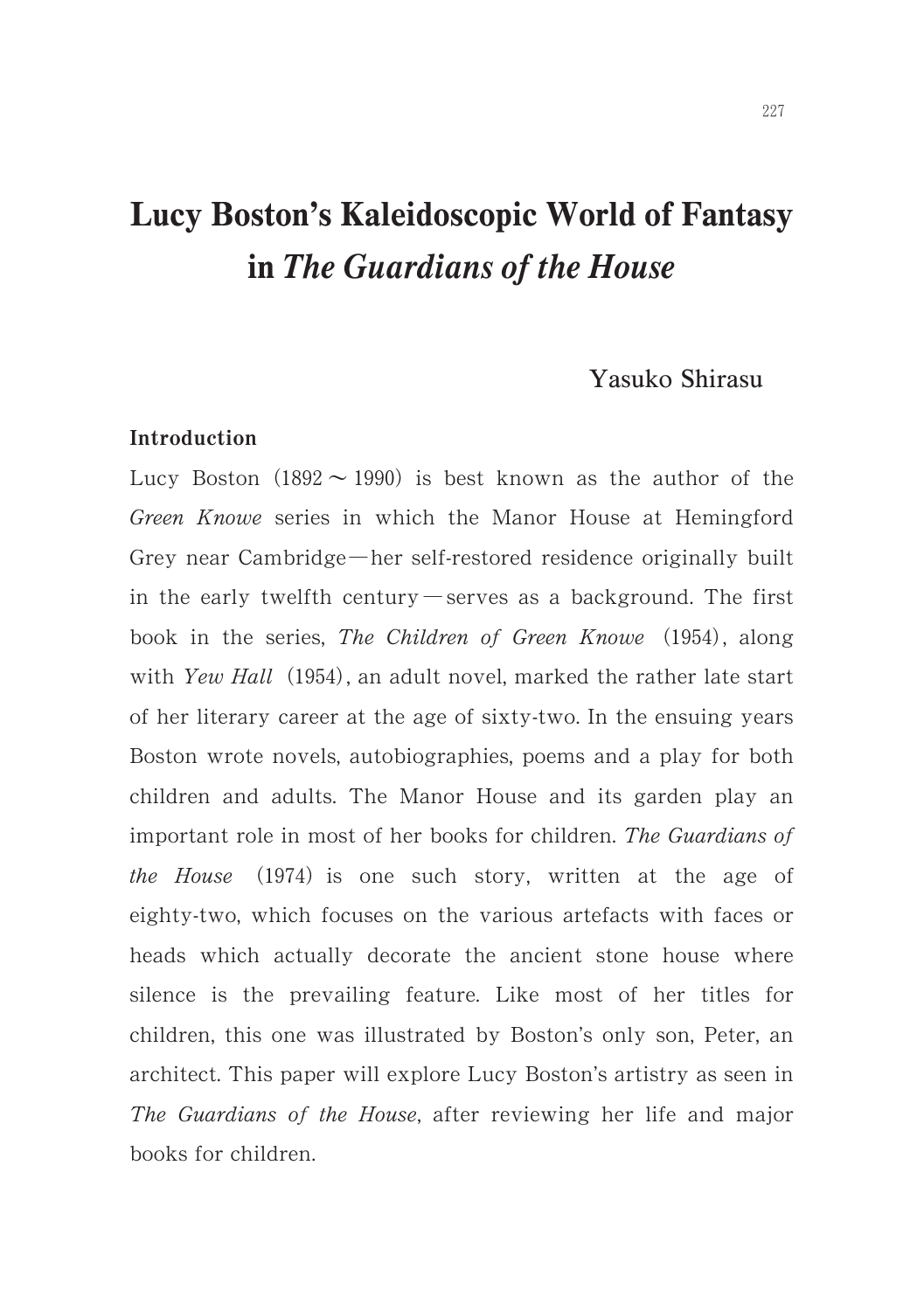# Formative Years

The crucial year in the life of Boston was 1937. This was when she had a life-changing encounter with the Manor at Hemingford Grey. This important event which occurred at the mid point of her life clearly determined the course of the second half of her long and active life. Boston's life is candidly recorded in her two autobiographies, Memory in a House (1973) dealing with her life after 1937, and *Perverse and Foolish* (1979) looking back on her childhood and youth. Reading these and the two short contributions by Peter Boston in *Memories* (1992) gives us her idea that the life before 1937 was a long formative period for Boston in terms of her literature, art and music.

As for Boston's childhood, there are some significant circumstances and experiences that had a lasting influence on her. One is the fact that she was raised by her strict, Victorian parents in an upper-middle household. They were keen Wesleyans who led an extremely evangelical and puritanical life, avoiding all sorts of pleasure. Rose (64) attributes the unique old-fashioned atmosphere of Boston's stories to "the sheer firmness of her moral judgements," while Townsend (1971: 32) states that "Mrs Boston is not an explicitly moral writer, but her values are clearly to be seen." It is undeniable that her Victorian upbringing formed a part of her attitude towards life in general and towards the characters in her stories.

Boston's second memoir Perverse and Foolish (1979) describes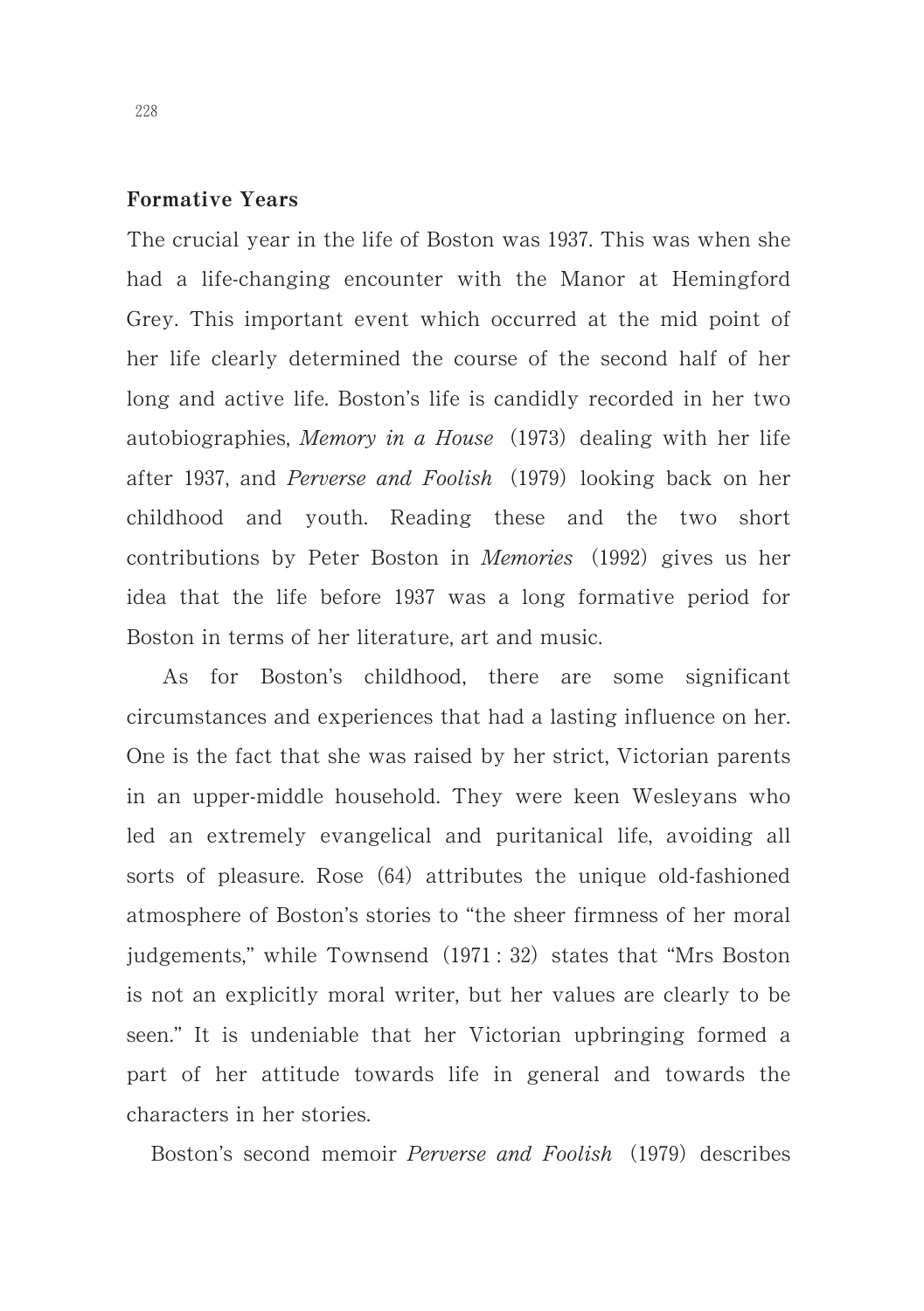how her childhood underwent a sudden change at the age of ten when her family moved to the country for a year for her mother's health. For the first time in her life she could indulge herself in the natural beauty of the countryside, which awakened her dormant five senses and fully developed them. Boston learned the joy of being one with nature, and perhaps at the same time the relentless aspects of nature as well. Based on her own experiences as a child, Boston stressed the importance of direct sense stimulus for children to nurture their imagination when she addressed an audience at a lecture in 1968 (Townsend, 1971). Boston's stories are written in such a way as to stimulate children's external senses and thus activate the internal sense of child readers.

As a teenager Boston was an avid reader, and enjoyed painting as well as playing outdoor sports. When she was a student at Somerville College, Oxford, she cut short her study to serve as a voluntary nurse in France during the First World War. Then in  $1917$  she married at the age of  $25$  and a son, Peter, was born the following year, but the marriage was dissolved in 1935. While Boston was going through a hard time before and after the traumatic experience of divorce, she spent a few years travelling around the cultural capitals of Europe, while devoting her time and energy to painting and finding solace in classical music. It was in 1937 that Boston returned to England, as her son Peter was going to be an undergraduate at King's College, Cambridge that year.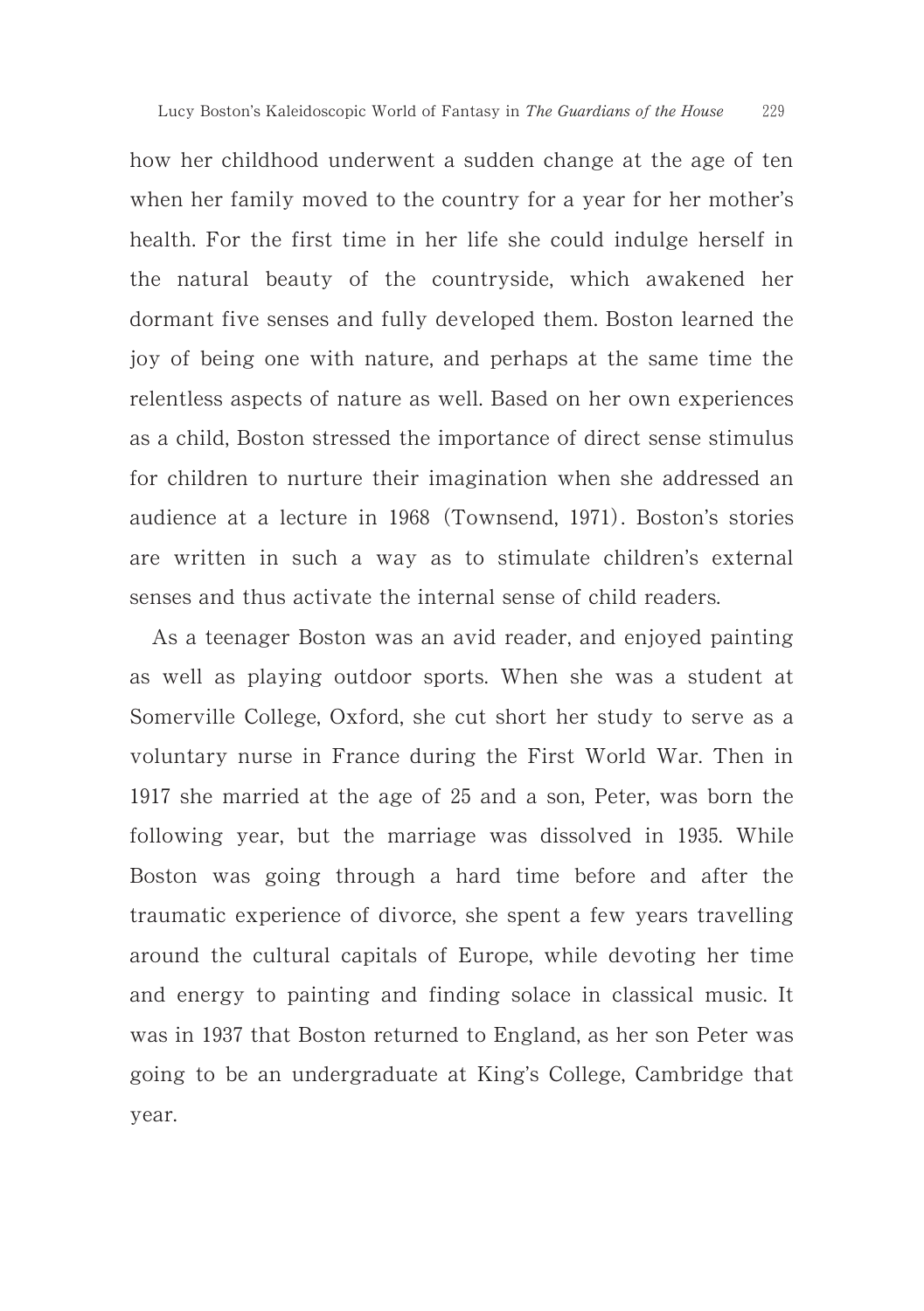### Multi-Faceted Life After 1937

In the same year that Boston returned to England, she had a chance meeting with the Manor at Hemingford Grey, to which she was immediately attracted. As soon as she purchased the Norman stone house built about 1120, she embarked on ambitious restoration work. She spent two years trying to reveal the original hidden features of the house, and eventually settled there in 1939. Boston wrote that the "place where I have felt immediately rooted is my present home" (1992: 140). However, she had to wait for another fifteen years patiently listening to the silent voice of the house before she was finally inspired to write the first two novels about the house in  $1954.$ 

In her first autobiography, Memory in a House (1973: 288-289), Boston describes how she came to be categorised as a children's writer. When she submitted her first two manuscripts to Faber and Faber in 1954, the publisher wished to put The Children of Green Knowe in their adult list alongside Yew Hall. However, when Boston insisted that the book should be illustrated by her son, Peter, they ruled that the books with pictures were only for children, and therefore Boston was automatically labelled as an author of children's books. This means that if Boston had not asked Peter to collaborate with her, the Green Knowe series might have been regarded as adult literature. But now it is difficult for us to imagine the six Green Knowe books without Peter's evocative monochrome illustrations. The stories and illustrations are inseparable and they together create a fantastic world of their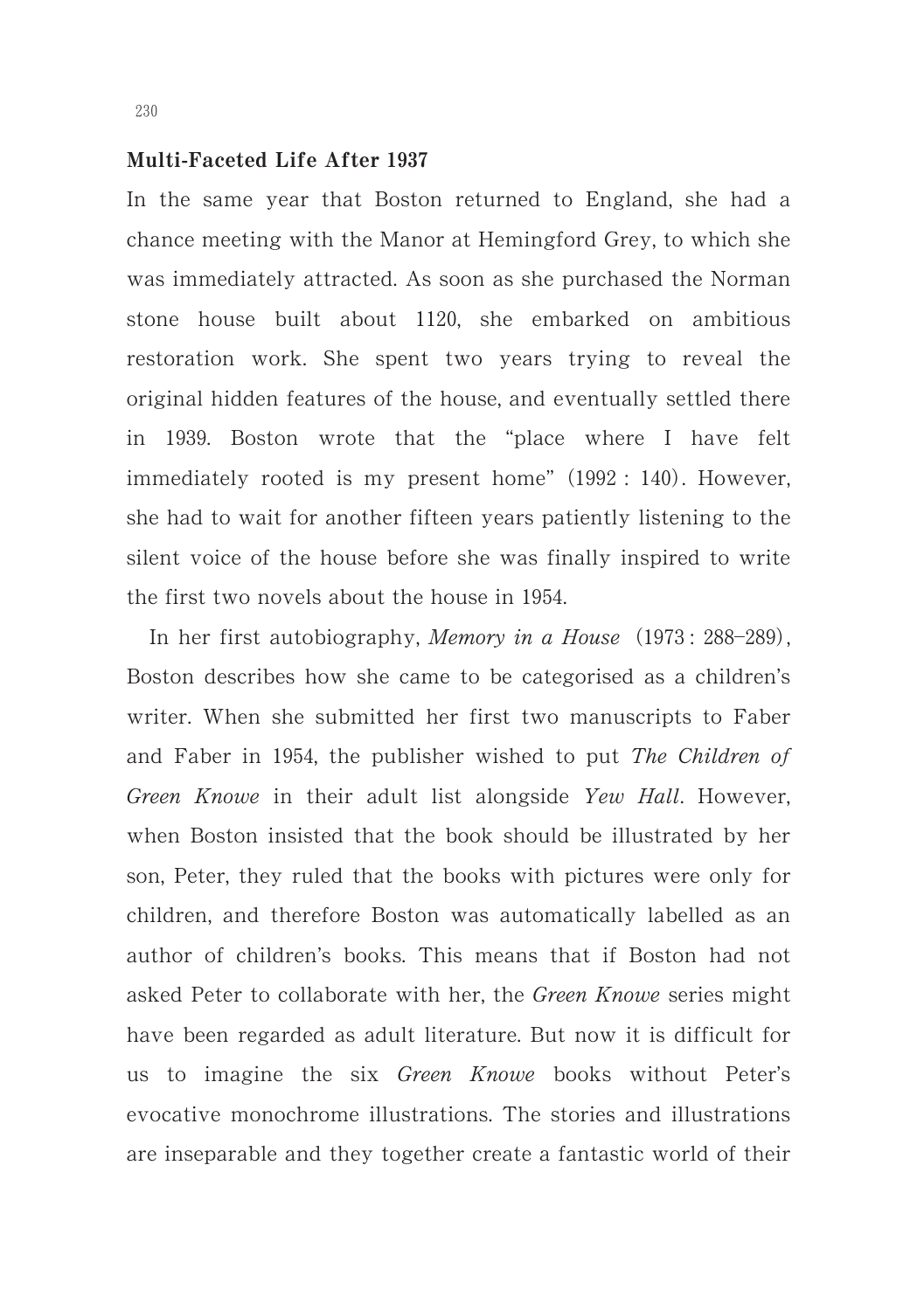own, similar to the relationship between Lewis Carroll's two Alice books and John Tenniel's popular illustrations.

Being a children's writer is, however, only one facet of Boston's life after 1937. According to the DVD of the guided tour of the Manor House (1997), currently the house attracts four different groups of people. The largest group is, of course, the readers of Boston's books, particularly the Green Knowe stories. The others include those who are interested in the Norman architecture of the Manor restored by Boston, the garden that was set out and carefully tended to by Boston, and her patchwork masterpieces.

Boston spent the winter months writing books as a committed author while making patchwork quilts in front of the old fireplace. A collection of her beautiful meticulously sewn art patchworks is on display at the Manor, attracting patchwork enthusiasts from around the world. During the summer, she spent all day in the garden as a dedicated gardener. Her peaceful garden with variously shaped topiary trees and her favourite old roses is yet another of her important creative achievements.

In addition, though Boston was not a performer, her deep love of classical music, particularly Baroque, prompted her to hold regular musical evenings at home for RAF officers during the Second World War. She continued to hold private concerts for friends in later years. One of her important professional guest musicians was Colin Tilney who played his Irish harpsichord for her. Boston's favourite was Frescobaldi's Cento Partite sopra  $Passacagli-a$  hundred variations on the passacaglia. In 1973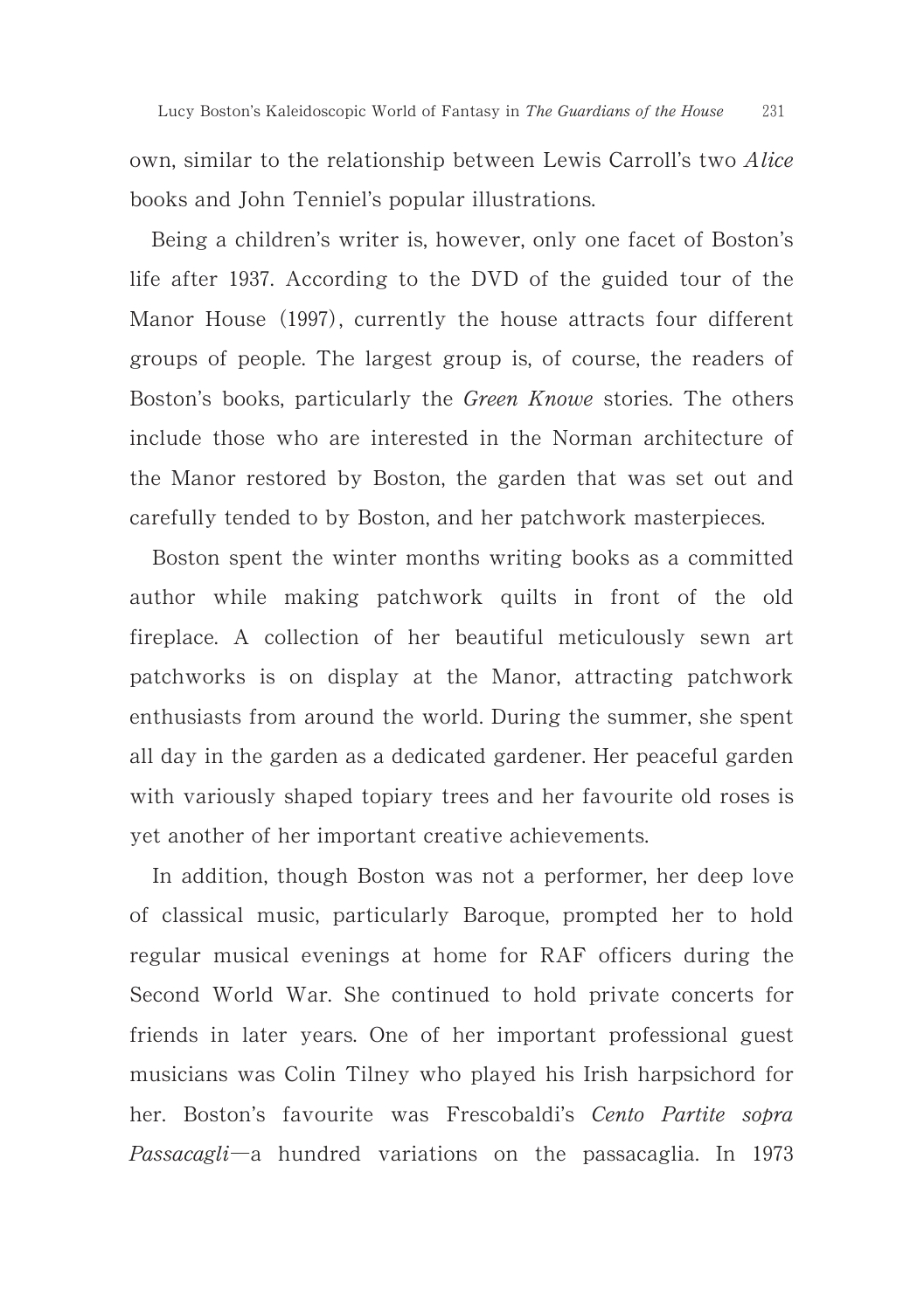Boston created a single-size patchwork quilt entitled 'Thirty Variations on a Theme' for Tilney as a token of her gratitude for playing her favourite Frescobaldi in her house. The photographs of this patchwork can be found in Boston's daughter-in-law Diana Boston's book  $(1995: 71, 73, 75)$ . The description of the quilt in Tilney's (1994) words:

Sitting among her guests, utterly still and absorbed ('I love having to listen hard'), Lucy was evidently translating the figures of music into shapes and colours  $\cdots$  All the patches are of cotton; the theme (passacaglia bass) is a dotted brown, and the thirty rose-like clusters (variations) are worked in every colour from gallica red to tangerine yellow. As in the music, figures in one flower turn up, transformed, in the next, and the whole structure is rigorously controlled by a mind that took special delight in Bach Fugues. (131)

As we have seen, Boston's latent creative talents all burst into flower after her vital encounter with the Manor House in 1937. East (1994) sums up, "Whatever she touched, whether it was literature, horticulture, topiary, needlework or simply everyday life, bore the imprint of her unerring sense of beauty and quality"  $(34).$ 

### Overview of Lucy Boston's Books for Children

Lucy Boston wrote eleven major novels for children that can be classified into the following three categories : the Green Knowe

232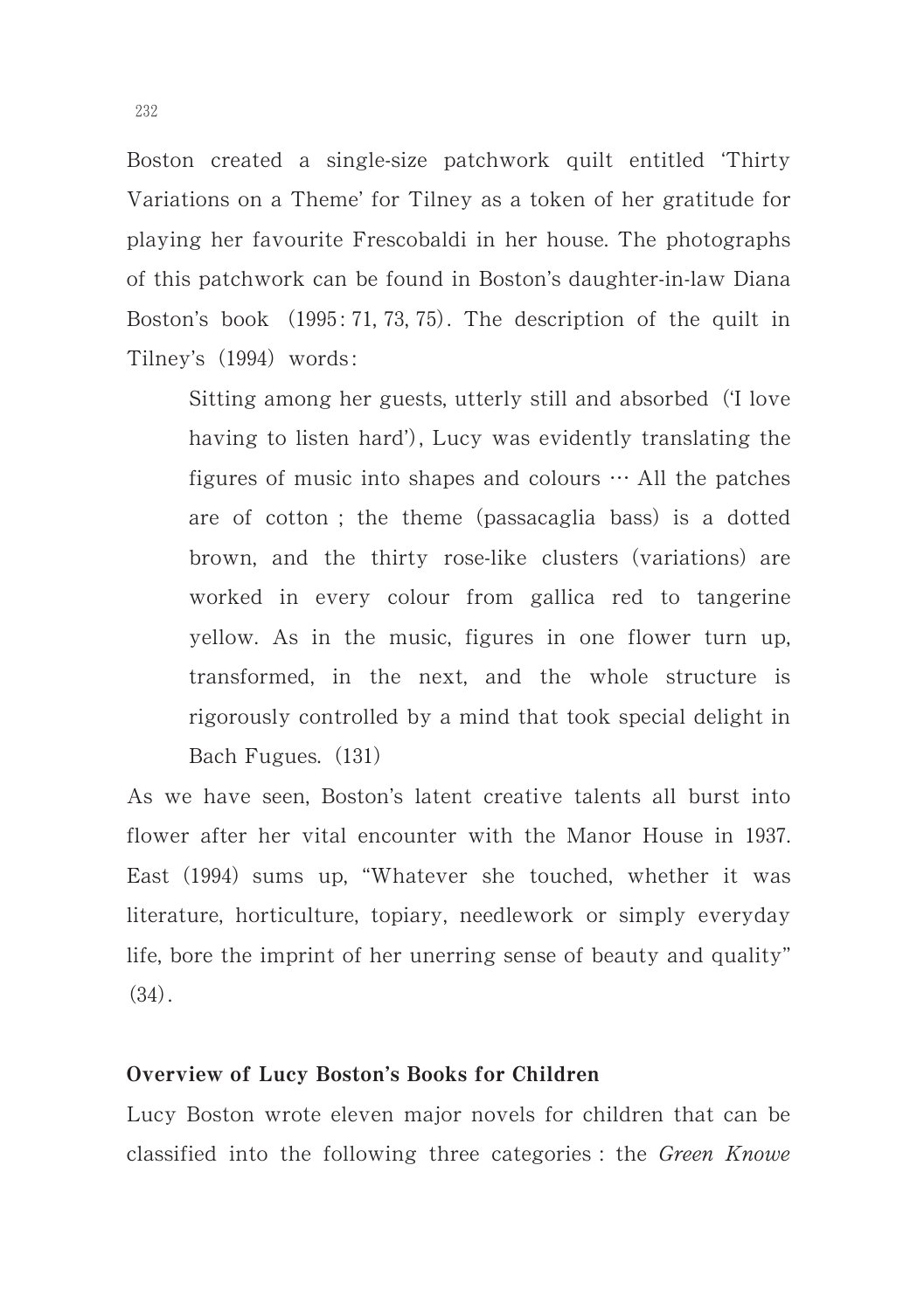series, The Sea Egg, and shorter stories. The most important and well-known is the set of six books in the *Green Knowe* series written between 1954 and 1976, though there is a long gap between the fifth (An Enemy at Green Knowe, 1964) and the concluding (The Stones of Green Knowe, 1976) stories. Green Knowe, the house in Boston's stories, is her own residence at Hemingford Grey, which she regards as "the underlying symbol" (Boston, 1977: 216) in all her books. Mrs Oldknow, the owner of the house, is the author herself in slight disguise, and her great-grandson, Tolly, is modelled after Boston's son, Peter.

Although Boston rarely travelled away from home after 1937, Hollindale (1994: 78-79) points out that four different kinds of travelling took place from the Manor at Hemingford Grey, as the series developed over the years. First of all, "There is travelling in time." Most of the books in this series are 'time fantasy,' in which the child protagonist makes free movement through the centuries. For example, the modern boys and girls in The Children of Green Knowe (1954), The Chimneys of Green Knowe (1958) and The River at Green Knowe (1959) experience frequent time travels to the past, while in the final book in the series, The Stones of Green Knowe (1976), Roger, a twelfth-century boy, travels forward in time to meet the children who have appeared in the series. Secondly, "There is travelling in space." The series starts off with the manor house in the idyllic English countryside as its main setting, but it gradually expands its territory outwards and eventually, in A Stranger at Green Knowe (1961), it reaches as far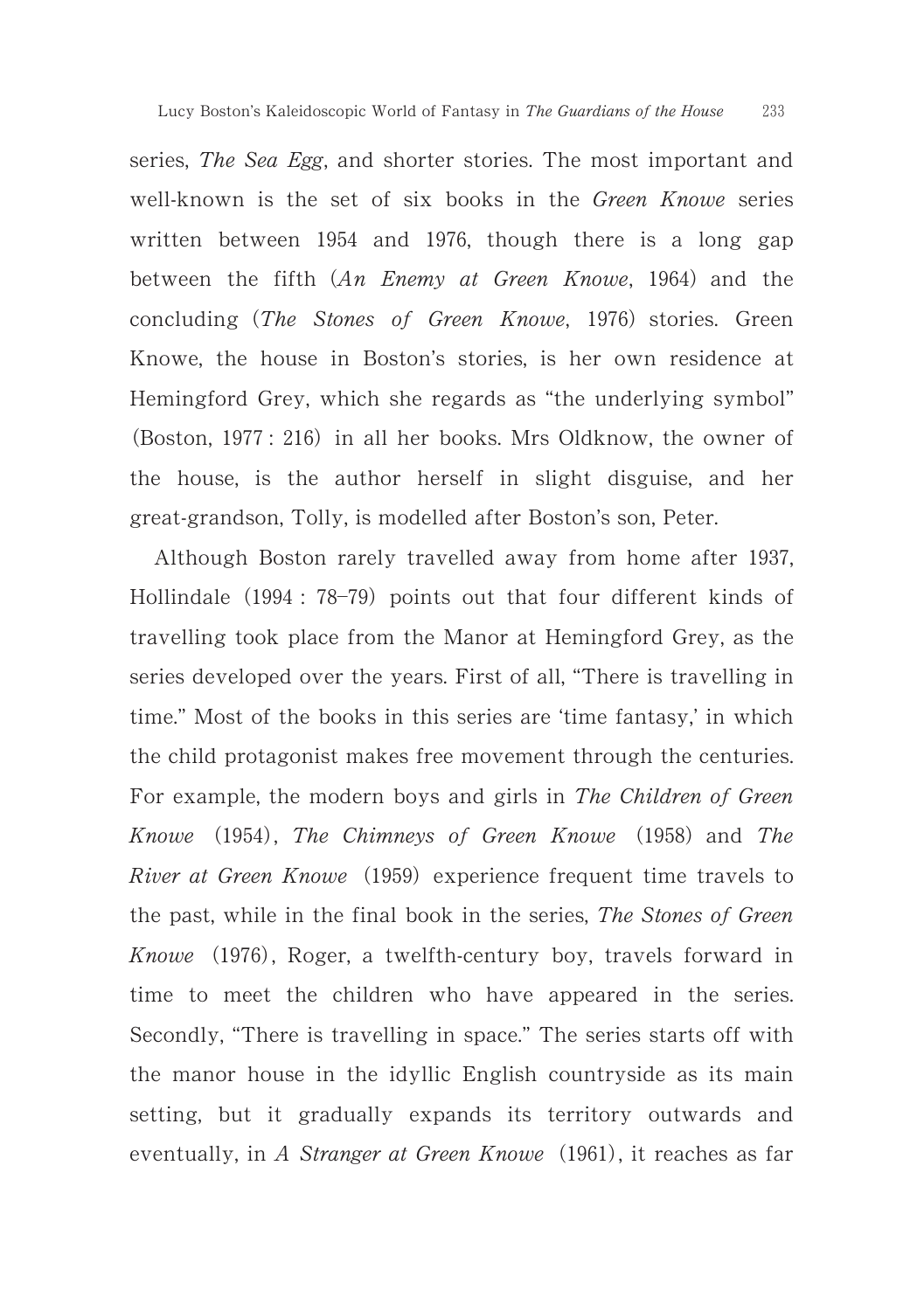away as the African jungle where Hanno the gorilla was born and brought up before he was cruelly captured by humans and brought all the way to the London Zoo. The third is "travelling across ethnic boundaries." The quality of Englishness is very strong in the first book in the series (The Children); however, in the second book (The Chimneys), a West Indian boy Jacob is introduced. It is followed by the third book (The River) in which the main character is Ping, a displaced Chinese boy. He appears again in the subsequent two stories, (A Stranger) and An Enemy at Green Knowe (1964). Finally, "Most radical of all there is travelling across the boundary of species." This is achieved in the fourth (A Stranger) and the concluding (The Stones) stories. The former is the Carnegie Medal winner that tells the story of two refugees, one human and the other animal, forming a close friendship in a crisis. Boston's sympathy towards the oppressed in any life-from and her belief in the harmonious co-existence of man and animal are poignantly expressed in this story.

The second category consists of a sole book, The Sea Egg (1967). This is exceptional among Boston's works, because the setting is not her usual solid stone house, but the ever-changing unpredictable world of water. The author explains this abrupt shift in the locale thus: "Today [the Manor at Hemingford Grey] is in suburbia  $\cdots$  My darling Green Knowe has dwindled  $\cdots$  There is not room for it to be. This may account for the flight to The Sea Egg. The sea is still real, undiminished" (Townsend, 1971: 36-37). Boston depicts the friendship between Triton, born from a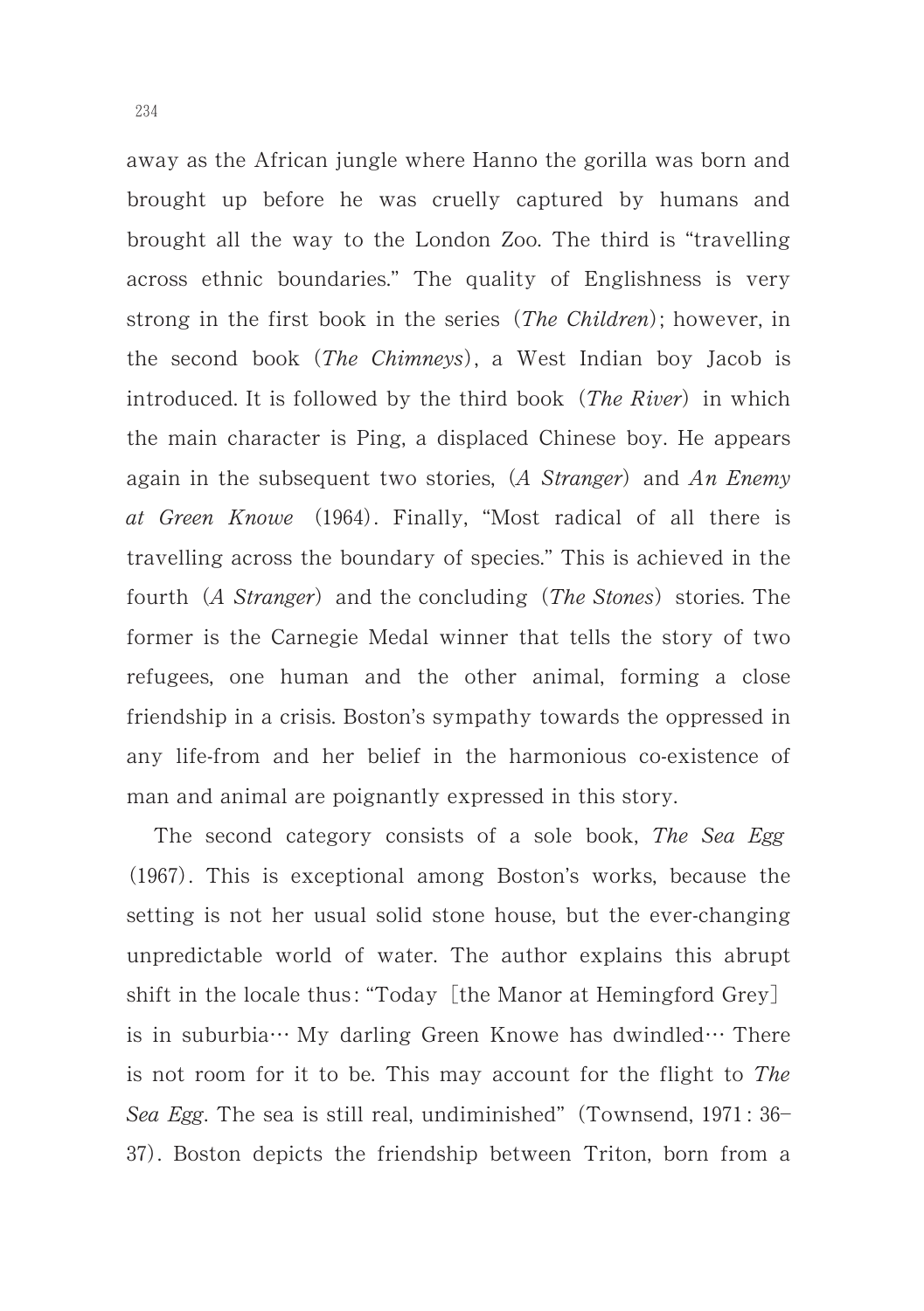magical egg-shaped stone, and two human boys against the backdrop of the wild sea off the coast of Cornwall. According to Carpenter and Prichard (1984: 77), "At their best, L. M. Boston's books are excellent examples of what is generally called 'poetic fantasy." The Sea Egg is certainly one of them, with its strong evocative power of mood.

Although Boston made an abrupt change in direction in The Sea Egg, it was only temporary, because she returned to her familiar house and garden for the rest of her books for children written between 1965 and 1975. There are four shorter stories classified into this third category : The Castle of Yew  $(1965)$ , Nothing Said (1971), The Guardians of the House (1974) and The Fossil Snake (1975). Of these The Guardians is most similar to the Green Knowe series in terms of setting as well as theme. A lonely boy who has not found his own place in his new environment happens to make contact with some old objects in the House. They act as guides to transport the boy through time to their past one after another. He regains his sense of belonging at the end of his time travels.

Boston's underlying themes of time, past, memories, awe of the unknown, concern for the preservation of nature, and sympathy for both men and animals in distress are always there, and they are told again and again in different ways just like "an artist will explore and re-explore a theme that engages his mind" (Townsend, 1971: 28).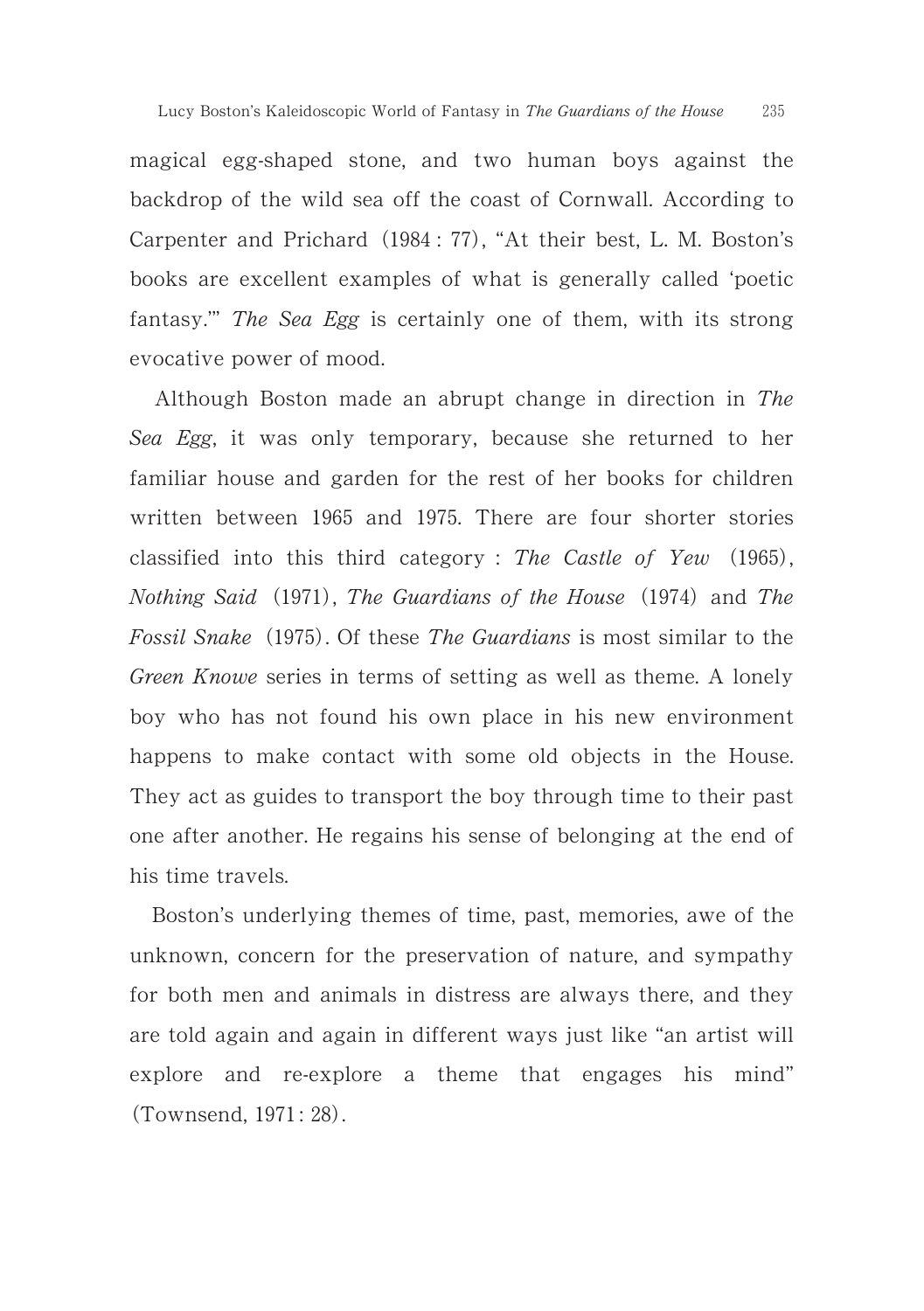# A Comparison of The Guardians of the House (1974) with Boston's Other Books

Boston is often compared with Philippa Pearce, since both of them published classic 'time fantasy' stories in the 1950s. Townsend's (1996) evaluation of these important female authors is : "Her [Boston's] style, clear rather than colored, has the endlessly varied flow and sparkle of spring water ; it is unsurpassed by that of any other British children's writer, and rivaled by very few. One of the few is Philippa Pearce" (229). The house in Boston's Green Knowe series (1954 $\sim$ 1976) and the garden in Pearce's Tom's Midnight Garden (1958) serve as the gateway to the past. Mrs Oldknow in the former and Mrs Bartholomew in the latter are old ladies of the house who help the child protagonist travel to the past through their memories or imagination. Why do they do so? Hall (1998) gives the following answer:

Lucy Boston and Philippa Pearce clearly demonstrate that it is the duty of the older generation represented by Mrs Oldknow and Mrs Bartholomew to pass on their memories of this precious past to the younger generation to secure both its survival (if only as myth) and the child's sense of its own identity and place in the world.  $(235)$ 

Memories of the past passed on in this manner must be perceived and understood by the receiver before they can mean something to him or her. Ringrose (2007) explains how this is done and how the past is evoked by these authors :

In this tradition, knowledge of the past is a liberating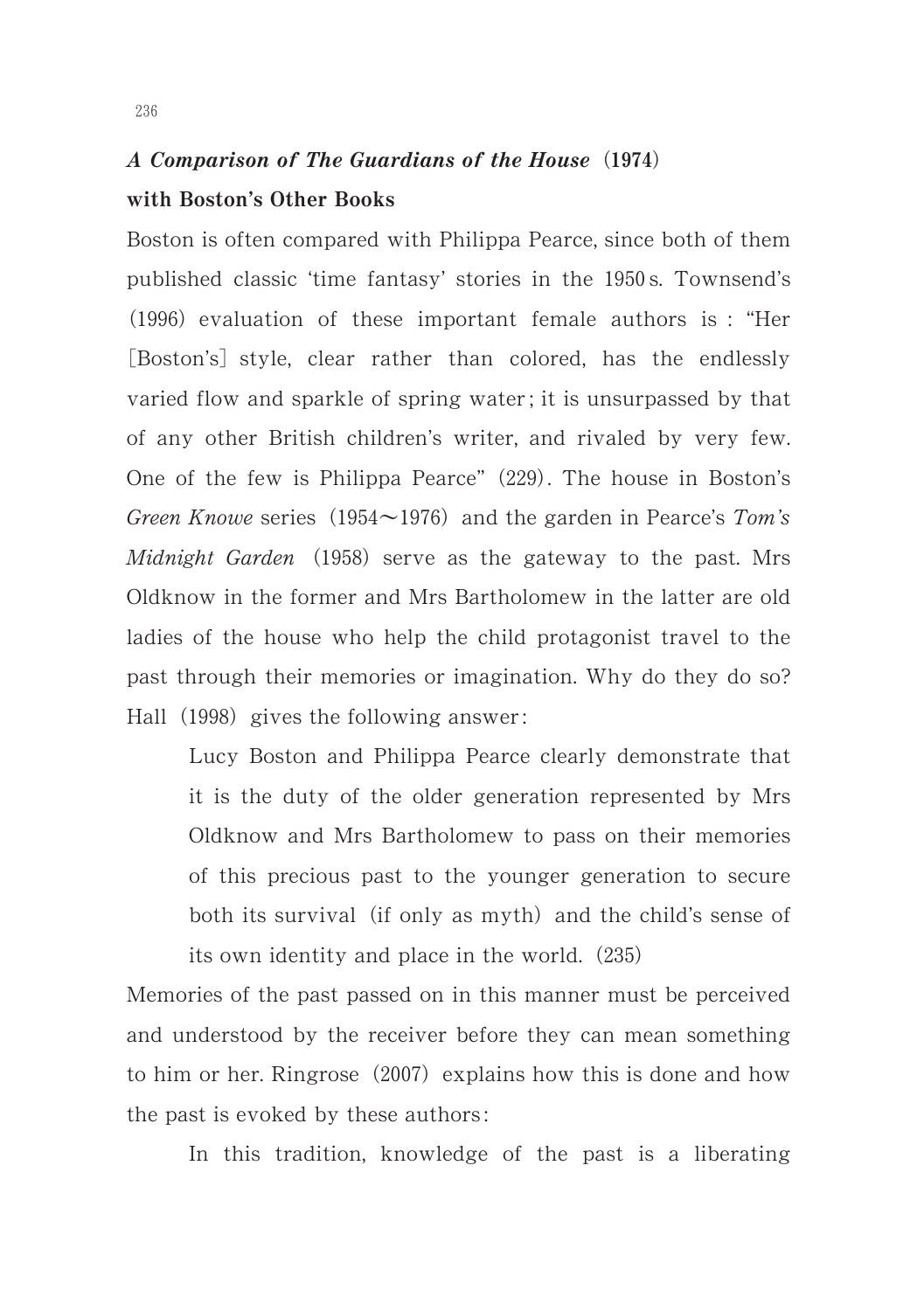experience, which mimics the artistic experience itself, conceived not as a web of intertextuality and proliferation of provisional meaning, but as a real means of understanding experience. Ideologically, the meaning of such books may be conservative, as in the almost feudal continuities of Green Knowe, but the way they invoke a sense of the past can be poetic and mysterious.  $(211)$ 

The Guardians of the House follows this line of poetic fantasy. It shares some distinctive features found in Boston's other books. One of the similarities is that natural phenomena such as thunder and rain, sunshine and shadows act as cues to open a gate to a magical world which lies just across the threshold. Boston often uses this technique not only in the Green Knowe series but in other stories, thus making it very characteristic of her books. This reflects Boston's sense-stimulating experience in childhood through direct contact with nature, as well as her general concern about environmental issues. The readers are not quite sure whether the child protagonist Tom is really drawn into the past, or if his time slips are simply made in his imagination, but the joys and fears he experiences in the other world are vividly felt by the readers in this mysterious atmosphere.

As for the situation surrounding the main characters in Boston's stories, a similarity can be found here, too. Tom is a lonely, lost boy without a sense of belonging. This boy reminds us of Tolly, Ping and Hanno the gorilla, all of whom are in search of their own place in the world. These children and animal are at the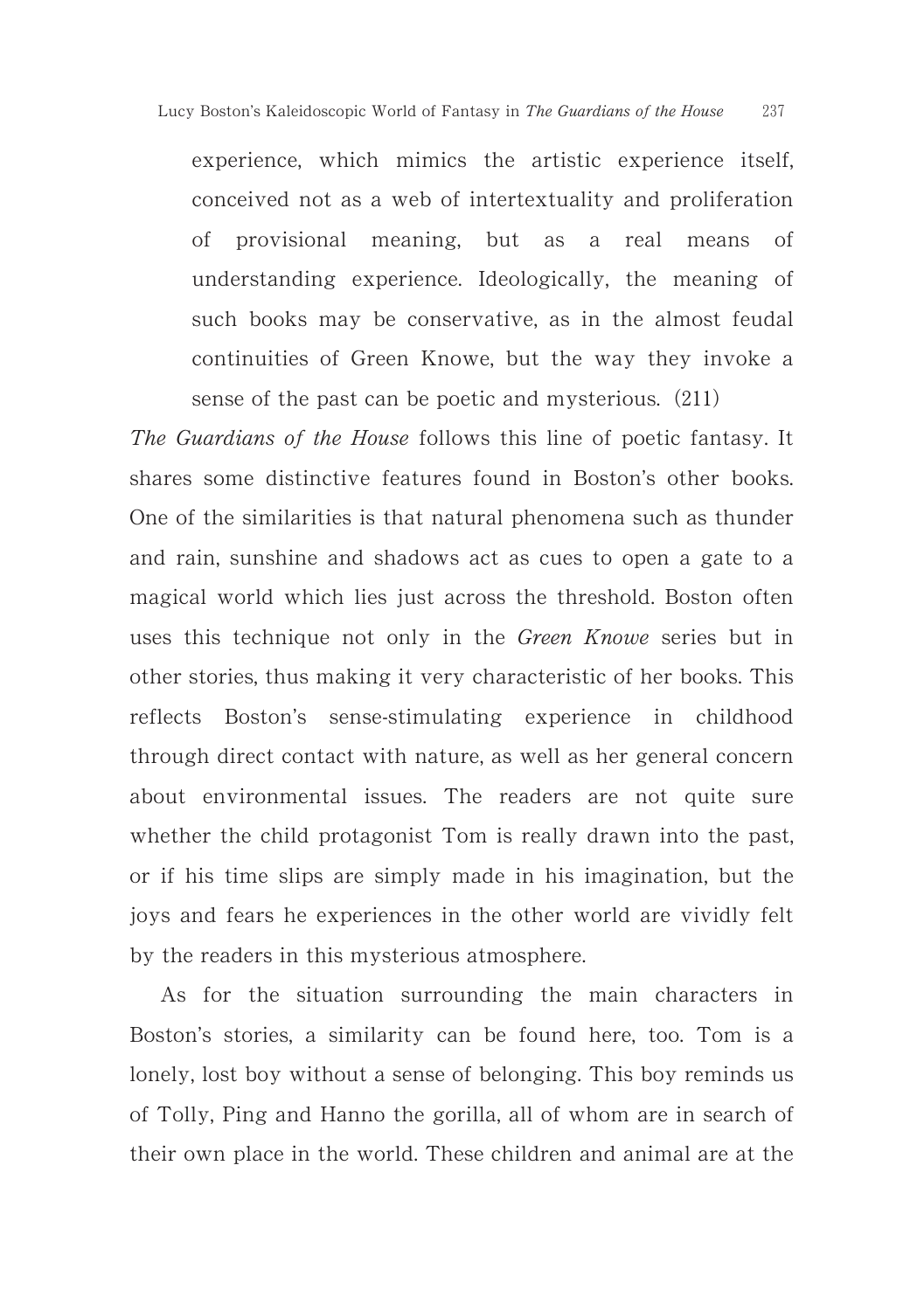mercy of the people (adults) around them. Tom's parents move to a new factory town from the Welsh countryside probably due to their occupational reasons ; Tolly has a stepmother as a result of his father's recent re-marriage ; Ping was driven out of his own country because of political upheavals ; Hanno was captured by greedy humans to be sold to a zoo. Since they have no power over their parents', captors' or country's decisions, they simply have to accept the unfamiliar circumstances and come to terms with them on their own. Except for Hanno, who inevitably chooses to die of his own accord, the other protagonists regain their sense of belonging with the help of Mrs Oldknowe in the ancient atmosphere of the House. The same magic works for Tom, though the presence of the old lady of the Manor House is only introductory in the form of Tom's external observation of the lady and the groundless rumours about her among people in the village. The boy has no direct contact with the lady in this story, but his meeting with her in the near future is suggested at the end of it.

The representation of the old lady of the Manor in Boston's three short stories is also interesting to compare. The lady in these stories is Boston herself. In *Nothing Said* (1971) the lady is depicted as an intelligent, middle-aged painter. Since the girl protagonist temporarily stays with her during the half-term holiday, the lady not only talks to the girl as a hostess but also takes part in various leisurely activities with her for entertainment. This shows the artistic and fun-loving aspects of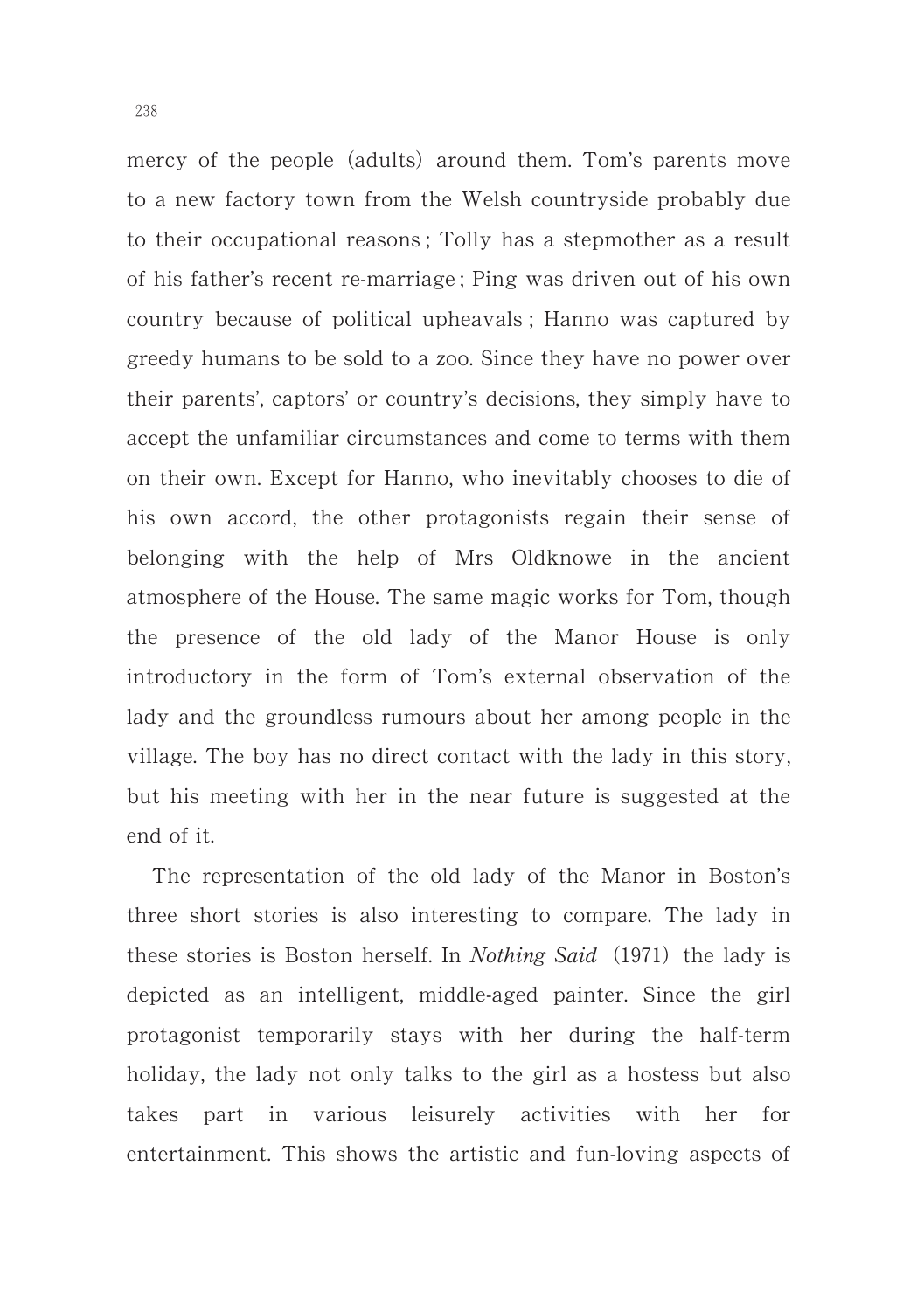Boston herself. On the other hand, this lady is depicted as an elderly woman in The Castle of Yew (1965) and The Guardians of the House (1974). She is quite similar to Mrs Oldknow in the Green Knowe series. However, in the former the positive aspects of the lady are emphasised as in Nothing Said. For example, "She would do very well, thought Joseph, for a fairy godmother, the one that comes after the bad ugly one and straightens things out again" (15). But in the latter, the strangeness of the lady seems to be deliberately stressed, though Tom is on her side. Boston introduces the owner of the House as "the cause of much whispering and speculation"  $(8)$ . The passersby describe the lady using such unfriendly words as "queer" or "a witch" (10). This negative description of the lady in The Guardians of the House may have something to do with the publication of her first autobiography *Memory in a House* (1973) in the preceding year, in which Boston frankly tells us about how people in the village rejected her as a witch in peacetime and as a spy during wartime. The Guardians of the House is the last novel in that Boston herself appears as the old lady of the Manor, and in this last book Boston takes account of other people's point of view for the first time in presenting herself negatively but somewhat humorously.

Despite these similarities and variations, The Guardians of the House is quite unique among all the novels Boston wrote for children. This story seems to be carefully constructed with her keen sense of beauty as an artist. She also experimented with various possiblities in terms of setting and characters. Moreover,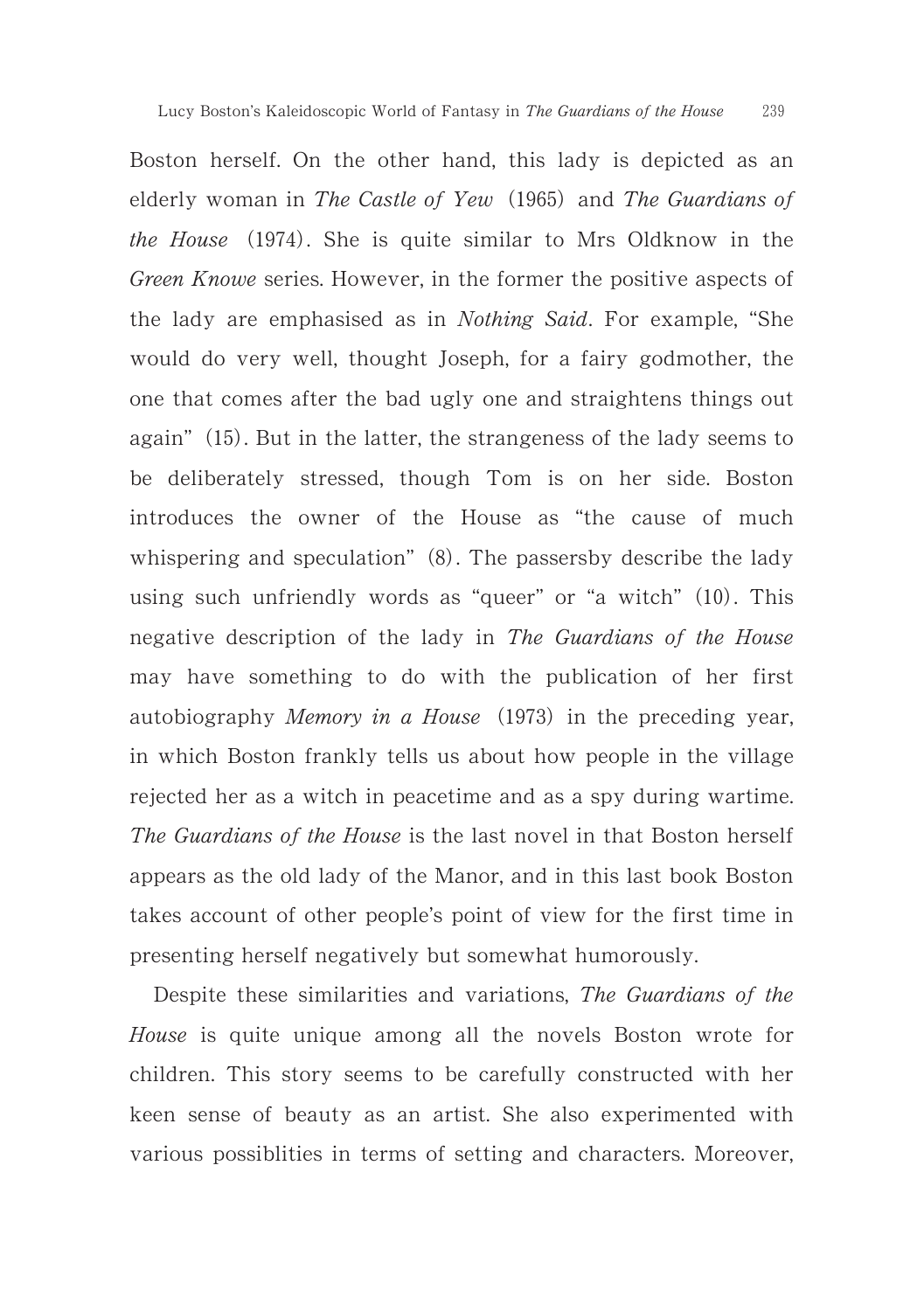the harmonious collaboration between the story and its illustrations is another important feature of this work.

# The Story and the Patchwork

According to the DVD mentioned above, "She more or less made one patchwork for each book. As her fingers were busy sewing, her mind was often busy planning her books." It indicates the close relationship between the books Boston was writing and the patchwork quilts she was making. In 1973 Boston published Memory in a House and early in the same year she created the aforementioned "Passacaglia Patchwork" for Colin Tilney. As the last chapter of the memoir is about this great musician friend, it is undeniable that these two works are closely related.

The Guardians of the House was Boston's next book published in 1974. As stated by Diana Boston  $(1995 : 10)$ , the 1970s was the decade when Boston's "production of patchworks was most prolific." According to The Patchworks of Lucy Boston (Boston, 1995), between 1973 and 1974, when Boston was presumed to be writing *The Guardians of the House*, she produced three patchwork quilts, among which the most complicated and beautiful quilt called "Kaleidoscope" (79) made in 1973 and early 1974 seems to have the closest association with the story. The templates used to create this quilt are either isosceles triangles or squares (78), but when the fabrics of many different colours and patterns are intricately combined together, they give the quilt a magical circular effect. Each circle is a complete art work on its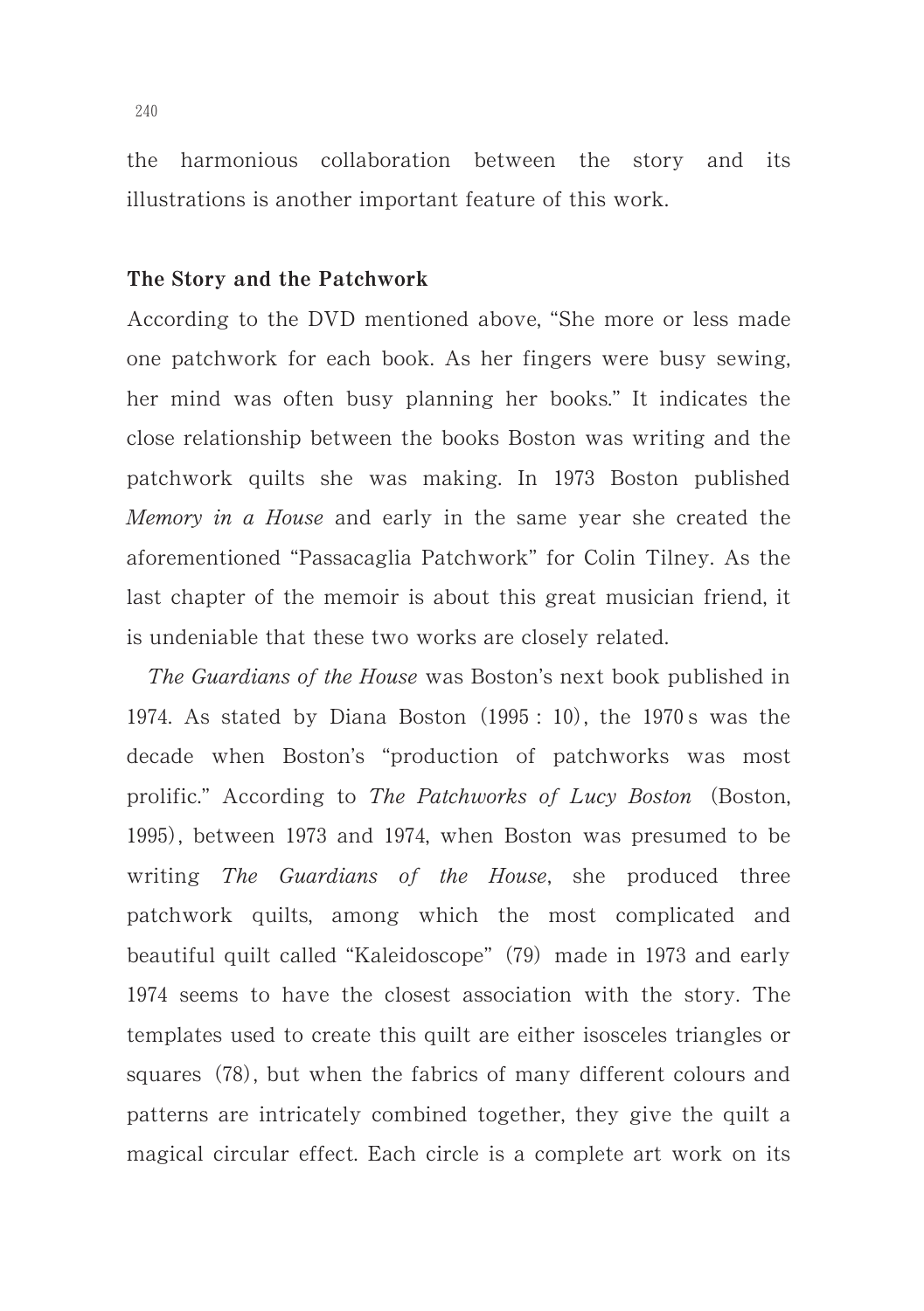own, but as "the circles overlap along the diagonals of the patchwork" (77), each one forms a part of the four different circles around it. The same shapes are repeated again and again, but not a single circle has exactly the same colour or pattern combination. As the viewers move their eyes diagonally, horizontally or vertically along the patterns, they can enjoy the real kaleidoscopic view of the patchwork. This structure seems to be reflected in the general structure of the story in The Guardians of the House.

### The General Structure of the Story

Boston's stories are often not divided into separate chapters. Instead they tend to flow eloquently from beginning to end, though they are usually punctuated by inserted episodes and anecdotes. However, The Guardians of the House consists of four independent chapters that can be compared to the four movements in classical music. Also each chapter can be compared to each individual circle in the "Kaleidoscope" patchwork. One chapter presents a complete story in itself, but at the same time it forms a part of a larger story. Each chapter tells an adventure story in the world of fantasy, but in reality it corresponds with the process of Tom's search for his identity.

The 'guardian' of the Manor House in each chapter is either a stone head or a straw mask. The Malayan goddess, Triton, the Indian head and the Donkey's head carry Tom away into the world of their past one by one where they teach him important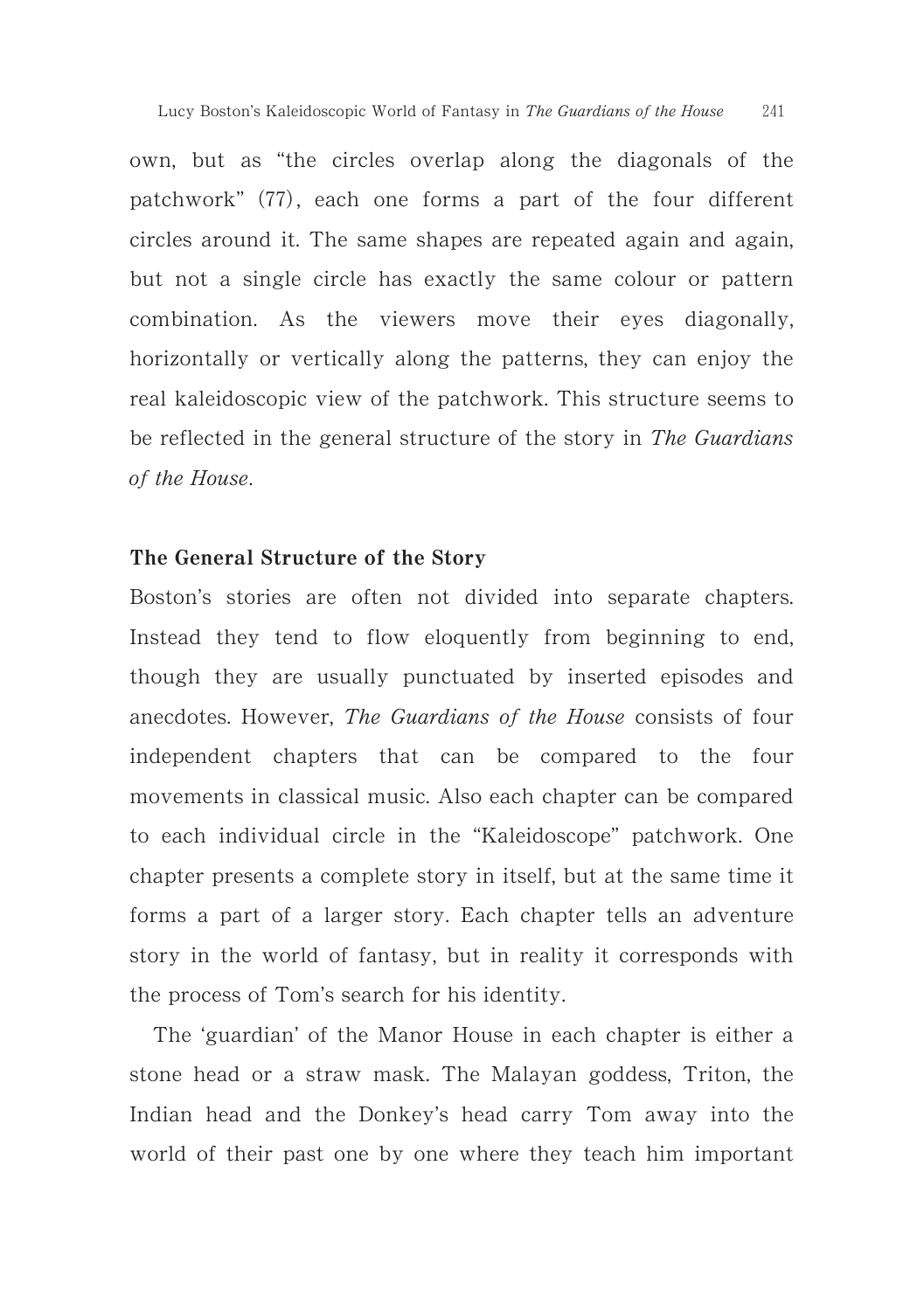lessons.

This story is told in the typical 'there and back again' style, both in each chapter and the entire story. Tom's adventure starts and ends at the entrance hall of the Manor House, and at the end of the story Tom is a transformed boy. Towards the beginning of Chapter 1, when Tom takes a sudden liking to an unusual vase in the entrance hall and tries to justify himself not as a trespasser but as an explorer, a carved wooden cherub asks a question, '"Are you a good one or a bad one?"" (14) Another cherub answers, "He doesn't know!"" (14) Exactly the same question and answer is repeated at the end of the story (60). Also before Tom leaves the House after all his exciting but terrifying experiences, he picks up his favourite vase to kiss it again. This structural symmetry of the story is accompanied by the visual symmetry of its illustrations, thus concluding the story as one completed cycle.

The illustrations play an important role in this story of about sixty pages. A third of the book consists of Peter Boston's black-and-white full-page illustrations. Out of twenty illustrations, four of them are used twice :  $\langle A \rangle$  Tom and His Favourite Vase  $(13, 61)$ ,  $\langle B \rangle$  The Mask of a Donkey's Head  $(17, 54)$ ,  $\langle C \rangle$  The Head of Triton (19, 30), and  $\langle D \rangle$  The Indian Head (42, 52). The illustrations  $\langle A \rangle$  and  $\langle B \rangle$  are used both at the beginning (Chapter 1) and the end (Chapter 4) of the story respectively, while the illustrations  $\langle C \rangle$  and  $\langle D \rangle$  are used in Chapters 1 and 2 for the former and in Chapters 2 and 3 for the latter, that is, these eight illustrations appear in the following order,  $\langle A \rangle$   $\langle B \rangle$   $\langle C \rangle$   $\langle C \rangle$   $\langle D \rangle$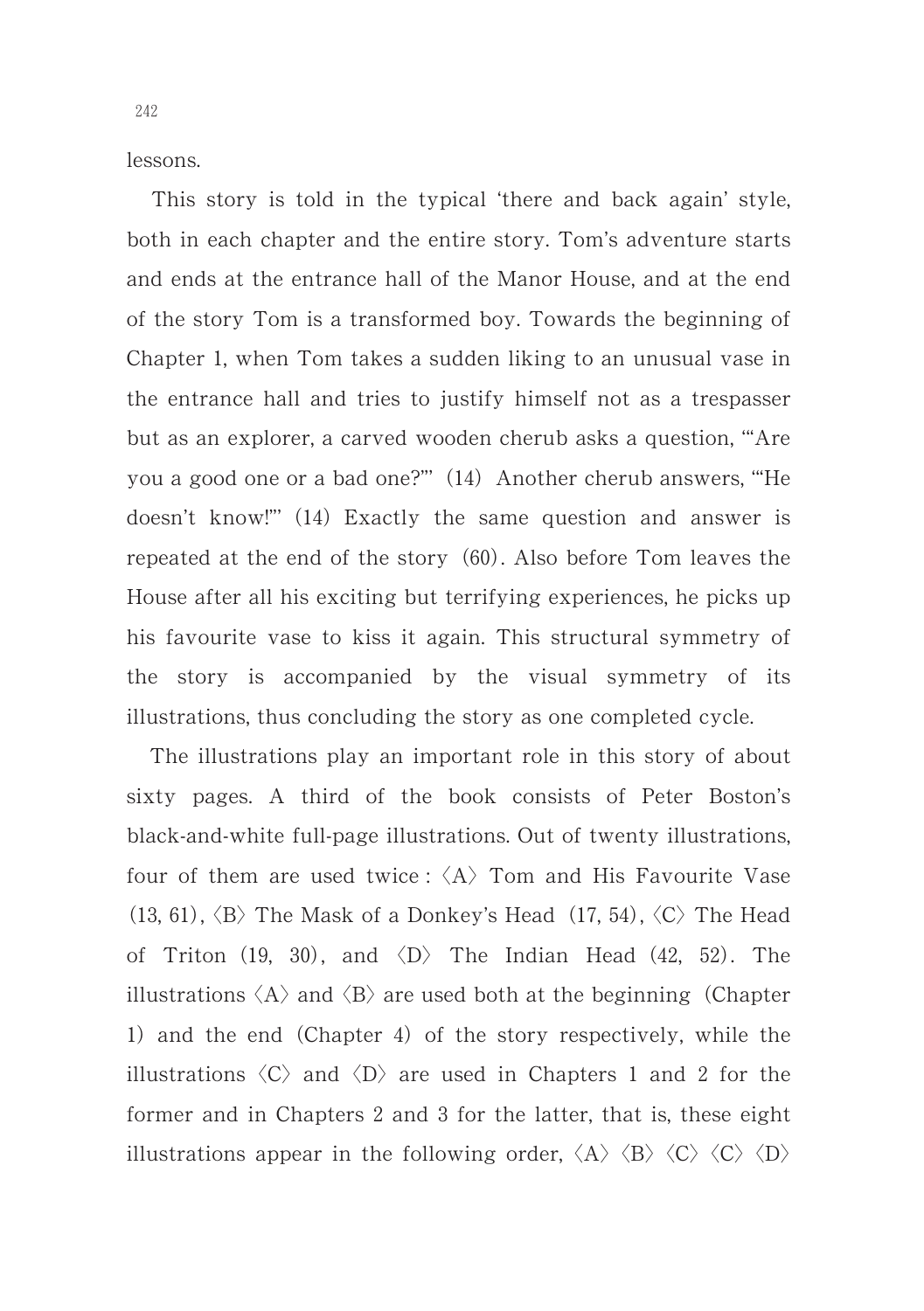$\langle D \rangle$   $\langle B \rangle$   $\langle A \rangle$ . In this way there are two kinds of symmetry involved here-the major ones covering the entire book and the minor ones in the middle of the book.

### Setting and Characters

Boston once said, "All my water is drawn from one well" (Townsend, 1971: 36-37). The source of her imagination was, of course, the Manor at Hemingford Grey. Boston had explored the house closely for nearly forty years before she started writing The Guardians of the House. The imaginative well she had been digging since 1937 must have been deep enough to strike a vein of water. Therefore Boston could probably break through into the space where an intuitive insight into everything was possible. In her lifetime Boston visited only a few countries in Europe, so the world beyond was an unknown territory for her, but she could create such a realistic fictional world of the places she had never visited.

In terms of the setting, The Guardians of the House is the most exotic story Boston ever wrote, because the reader is whisked to a steamy tropical rainforest in Southeast Asia in one chapter, then in the next to an Italian seabed with ruins of an ancient Roman villa, followed by a mysterious cave in the middle of a scorching Indian desert, and finally coming back to the familiar garden at the Manor. In this story many striking contrasts are used for dramatic effect : East and the West, the land and the sea, the world with and without sound, bright primary colours and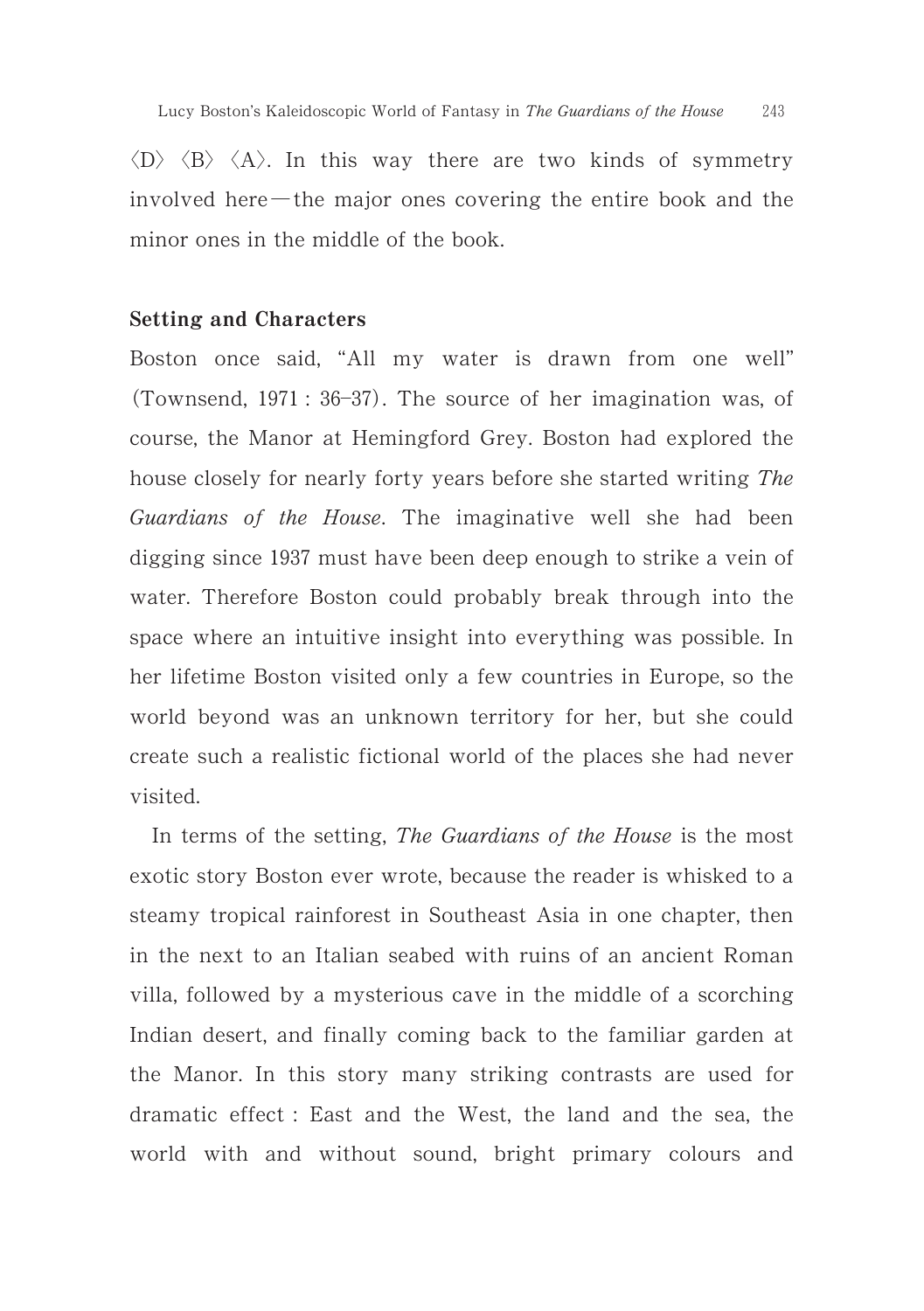delicate pastel shades, light and darkness, good and evil, life and death, beauty and terror.

In this kaleidoscopic setting, Boston tells a story about Tom's journey to regain his sense of belonging. On the other hand, an important element that pushes the story forward is Tom's 'possessiveness.' In the intense silence of the House, Tom discovers various unusual but attractive objects, and whenever he is gripped by a strong desire to own one of them, retribution of one kind or another comes down immediately, ranging from the mild mocking by wooden cherubs to the terrible attack by shoals of small but fierce fish. Just as the setting is more varied than that of Boston's earlier works, the characters in this story are more diverse than ever before. Boston expanded the spectrum of her characters over the years, from purely English to foreigners, from humans to animals and then to mythological figures. In The Guardians of the House she gave life to inorganic objects and also introduced Oriental religious figures represented by the Malayan goddess and Indian monks. Furthermore, the voice that emerges from the inner sanctuary of the mysterious cave and rescues Tom from his identity crisis belongs to universal supernatural beings. "All is Illusion."  $(47)$  is the secret the monks and the glorious voice in the cave tries to inculcate in Tom. The word "Illusion" reminds us of the close relationship between this story and the "Kaleidoscope" patchwork.

In The Guardians of the House Boston presents a wonderful world

244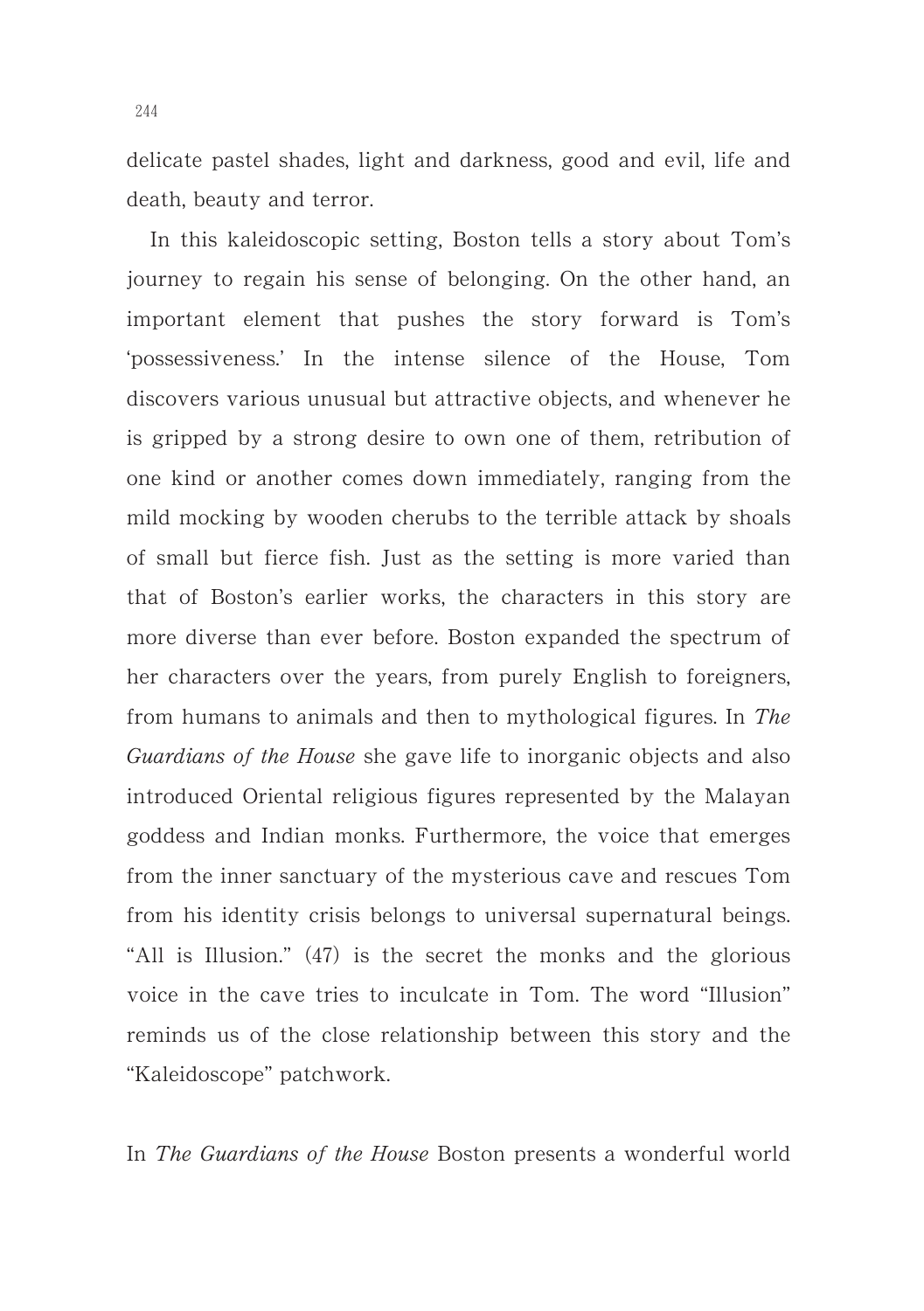of fantasy filled with different and constantly changing elements. Her values, philosophy and worldview are interwoven with the plot of the story, which is constructed with meticulous care as a piece of art work. In the words of Boston, "All art is an invitation to share the creator's world : a door thrown open or a mesh to ensnare. I prefer in this context the word *mesh*, because in a mesh every strand is equally important ; lose one and there is a big hole in no time. In a work of art every word or pencil stroke or note has a reference to every other! They interrelate, foreshadow, recall, enlarge, and play all over each other to produce a specific feeling—*not* a moral" (Boston,  $1977: 220$ ).

## References

Boston, Lucy M. Yew Hall. London: Faber, 1954. Boston, Lucy M. The Children of Green Knowe. London: Faber, 1954. Boston, Lucy M. The Chimneys of Green Knowe. London: Faber, 1958. Boston, Lucy M. The River at Green Knowe. London: Faber, 1959. Boston, Lucy M. A Stranger at Green Knowe. London: Faber, 1961. Boston, Lucy M. An Enemy at Green Knowe, London: Faber, 1964. Boston, Lucy M. The Castle of Yew. London: The Bodley Head, 1965. Boston, Lucy M. The Sea Egg. London: The Bodley Head, 1967. Boston, Lucy M. Nothing Said. London: The Bodley Head, 1971. Boston, Lucy M. Memory in a House, London: The Bodley Head, 1973. Boston, Lucy M. The Guardians of the House, London: The Bodley Head, 1974. Boston, Lucy M. The Fossil Snake. London: The Bodley Head, 1975. Boston, Lucy M. The Stones of Green Knowe. London: The Bodley Head, 1976. Boston, Lucy M. Perverse and Foolish. London: The Bodley Head, 1979.